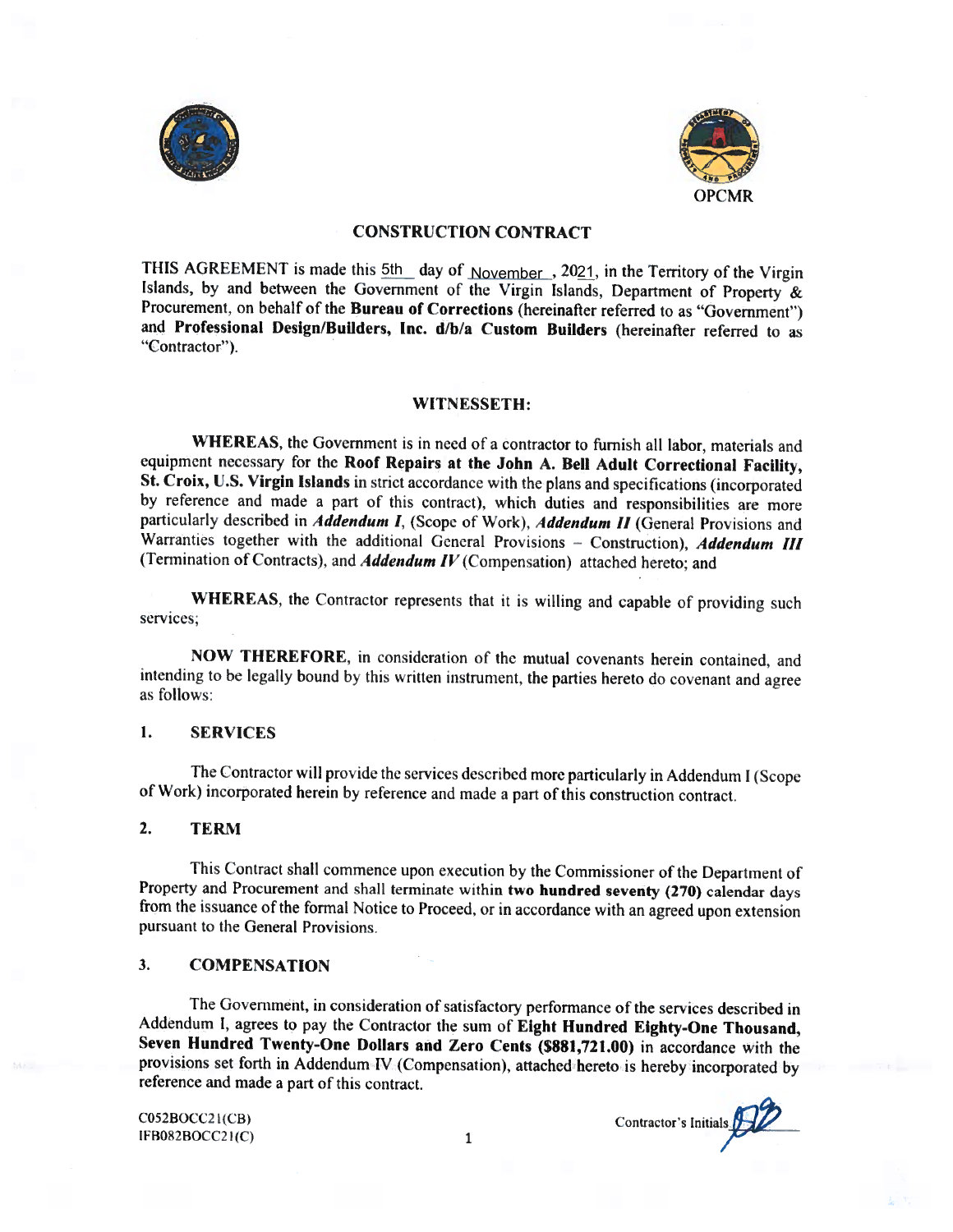



# 4. LiQUIDATED DAMAGES

It is hereby expressly agreed by the parties hereto that in the event the Contractor has not completed the scope of work under the term set forth in Paragraph 2 hereof, One Hundred Fifty Dollars and Zero Cents (\$150.00) for each calendar day or portion thereof shall be due the Government. The liquidated damages shall first he deducted from any contract monies due, but not yet paid to the extent available.

## 5. RECORDS

The Contractor will present documented, precise records of time and/or money expended under this Contract.

#### 6. PROFESSIONAL STANDARDS

The Contractor agrees to maintain the professional standards applicable to its profession and to Contractors doing business in the United States Virgin Islands.

# 7. DOCUMENTS, PRINTOUTS, ETC.

Certified copies of all documents, books, records, instructional materials, programs. printouts and memoranda of every description derived therefrom and pertaining to this Contract shall become the property of the Government and shall be turned over to it at the termination of this Contract, or at the Government's request, during the life of the contract. The above-described materials shall not be used by Contractor or by any other person or entity except upon the written permission of the Government.

# 8. LIABILITY OF OTHERS

Nothing in this Contract shall be construed to impose any liability upon Government to persons, firms, associations, or corporations engaged by Contractor as servants, agents, independent contractors, or in any other capacity whatsoever, or make the Government liable to any such persons. firms, associations or corporations for the acts, omissions, responsibilities, obligations and taxes of Contractor of whatsoever nature, including hut not limited to unemployment insurance, gross receipt, excise, and social security taxes for Contractor, its servants, agents or independent contractors.

## 9. ASSIGNMENT

The Contractor shall not subcontract or assign any part of the services under this contract without the prior written approval of the Government.

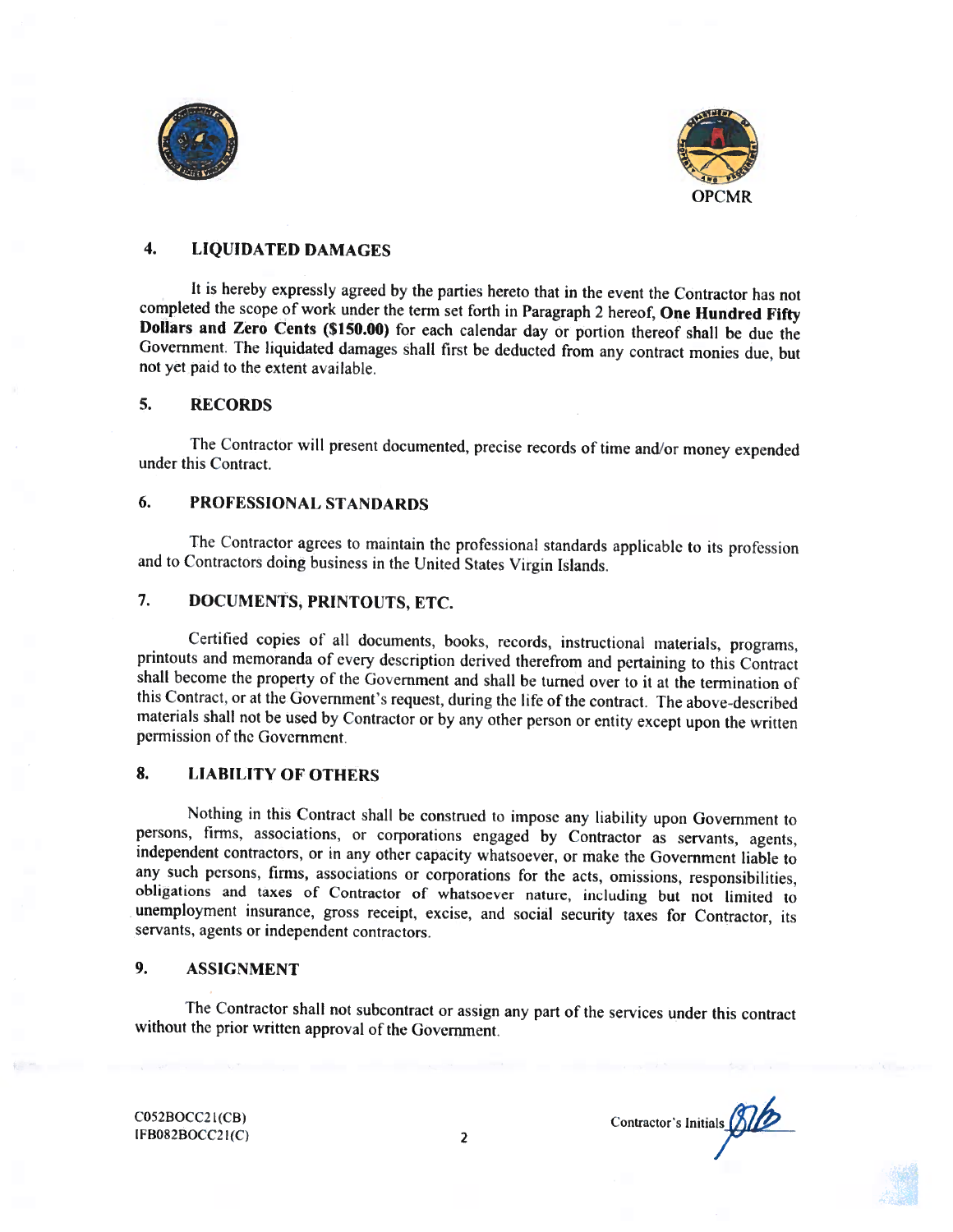



# 10. INDEMNIFICATION

Contractor agrees to indemnify, defend, and hold harmless the Government from and against any and all loss, damage. liability, claims, demands. detriments, cost, charges and expenses (including attorney's fees) and causes of action of whatsoever character which the Government may incur, sustain or be subjected to, arising out of or in any way connected to the services to be performed by Contractor under this Contract and arising from any cause, except the sole negligence of Government.

# 11. INDEPENDENT CONTRACTOR

The Contractor shall perform this Contract as an independent contractor and nothing herein contained shall he construed to he inconsistent with this relationship or status.

# 12, GOVERNING LAW

This Contract shall be governed by the laws of the United States Virgin Islands and jurisdiction and venue are exclusive in the United States Virgin Islands.

## 13, WAIVERS AND AMENDMENTS

No waiver, modification, or amendment of any term, condition or provision of this Contract shall be valid or of any force or effect unless made in writing, signed by the parties hereto or their duly authorized representatives, and specifying with particularity the nature and extent of such waiver, modification, or amendment. Any such waiver, modification, or amendment in any instances shall in no event be construed to be a general waiver, modification, or amendment of any of the terms. conditions, or provisions of this C'ontract. but the same shall be strictly limited and restricted to the extent and occasion specified in such signed writing or writings.

# 14. ENTIRE AGREEMENT

This agreement constitutes the entire agreement of the parties relating to the subject matter addressed in this agreement. This agreement supersedes all prior communications, contracts, or agreements between the parties with respect to the subject matter addressed in this Agreement. whether written or oral.

## 15. RIGHT TO WITHHOLD

If work under this Contract is not performed in accordance with the terms, hereof, Government will have the right to withhold out of any payment due to Contractor, such sums as the Government may deem ample to protect it against loss or to assure payment of claims arising therefrom, and, at its option. the Government may apply such sums in such manner as the

 $\overline{CO52BOCC21(CB)}$ <br>  $\overline{CP}$   $\overline{CO52BOCC21(C)}$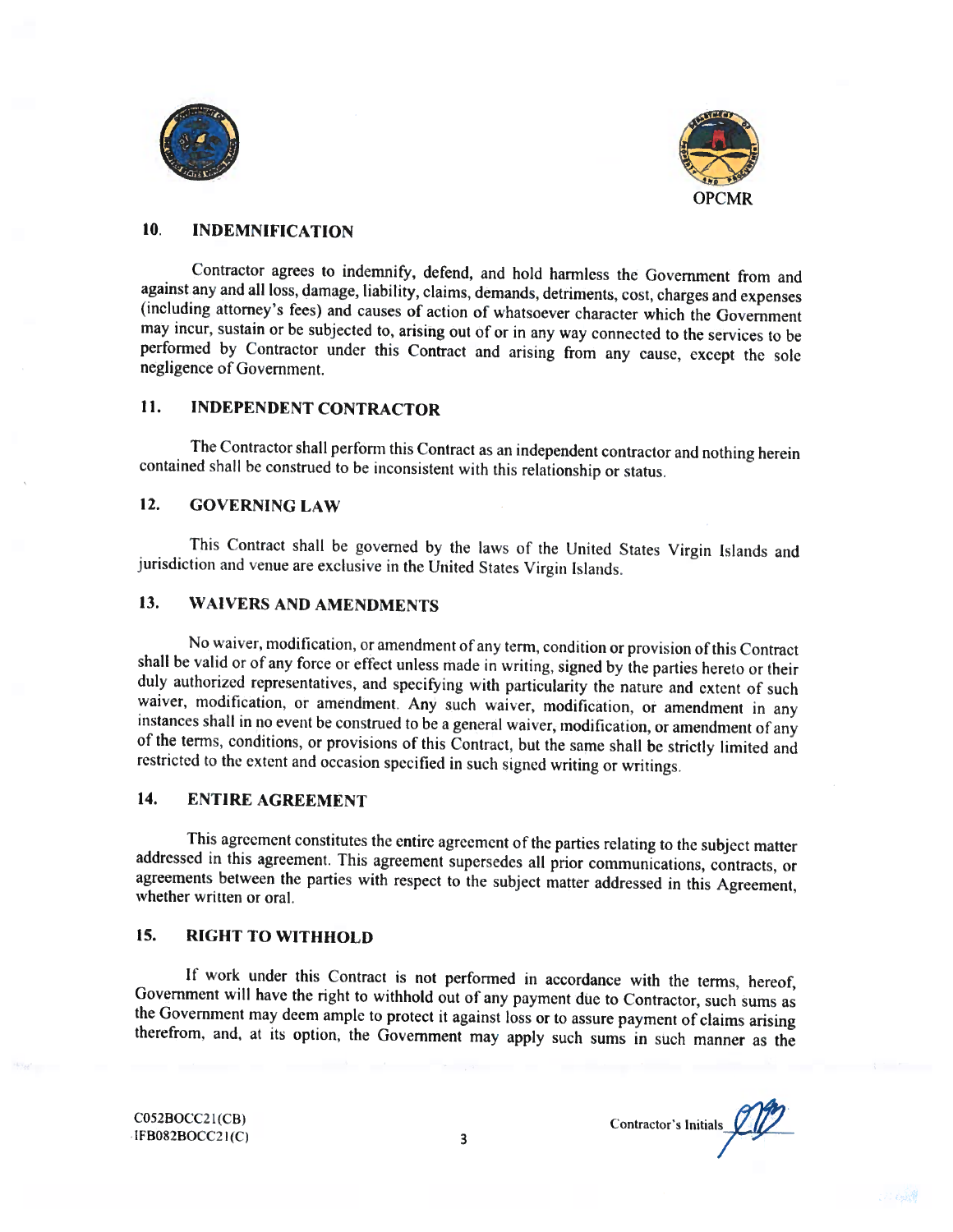



Government may deem proper to secure itself or to satisfy such claims. The Government will immediately notify the Contractor in writing in the event that it elects to exercise its right to withhold.

# 16. CONDITION PRECEDENT

This Contract shall be subject to the availability and appropriation of funds and to the approval of the Commissioner of the Department of Property and Procurement.

#### 17. TERMINATION

Either Party will have the right to terminate this contract with cause on ten (10) days written notice to the other party specifying the date of termination. The attached "Addendum III-Termination of Contracts for the Convenience of the Government" is hereby fully incorporated herein by reference and is made a part of this agreement.

# 1& PARTIAL TERMINATION

The performance of work under this contract may be terminated by the Government in part, whenever the Government shall deem such termination advisable by providing ten (10) days written notice to the Contractor. This partial termination shall be effected by delivering to the Contractor a Notice of Partial Termination specifying the extent to which the term and/or duties under this contract are terminated and the date upon which such termination becomes effective. The Contractor shall be entitled to receive payment for services provided to the date of termination, including payment for the period of the ten (10) days' notice.

# 19. NON-DISCRIMINATION

No person shall be excluded from participating in, he denied the proceeds of, or be subject to discrimination in the performance ofthis Contract on account of race, creed, color, sex, religion, disability or national origin.

# 20. CONFLICT OF INTEREST

- (a) Contractor covenants that it has no interest and will not acquire any' interest, direct or indirect, which would conflict in any manner or degree with the performance of services required to perform under this Contract.
- (b) Contractor further covenants that it is:
	- (I) not <sup>a</sup> territorial officer or employee (i.e.. the Governor, Lieutenant Governor, member of the Legislature or any other elected territorial official; or an officer or employee of the legislative, executive, or judicial branch of the Government or any agency, hoard, commission, or independent instrumentality of the Government, whether compensated on <sup>a</sup> salary, fee or contractual basis): or

[FBOS2ROCC2 I(C') <sup>4</sup>

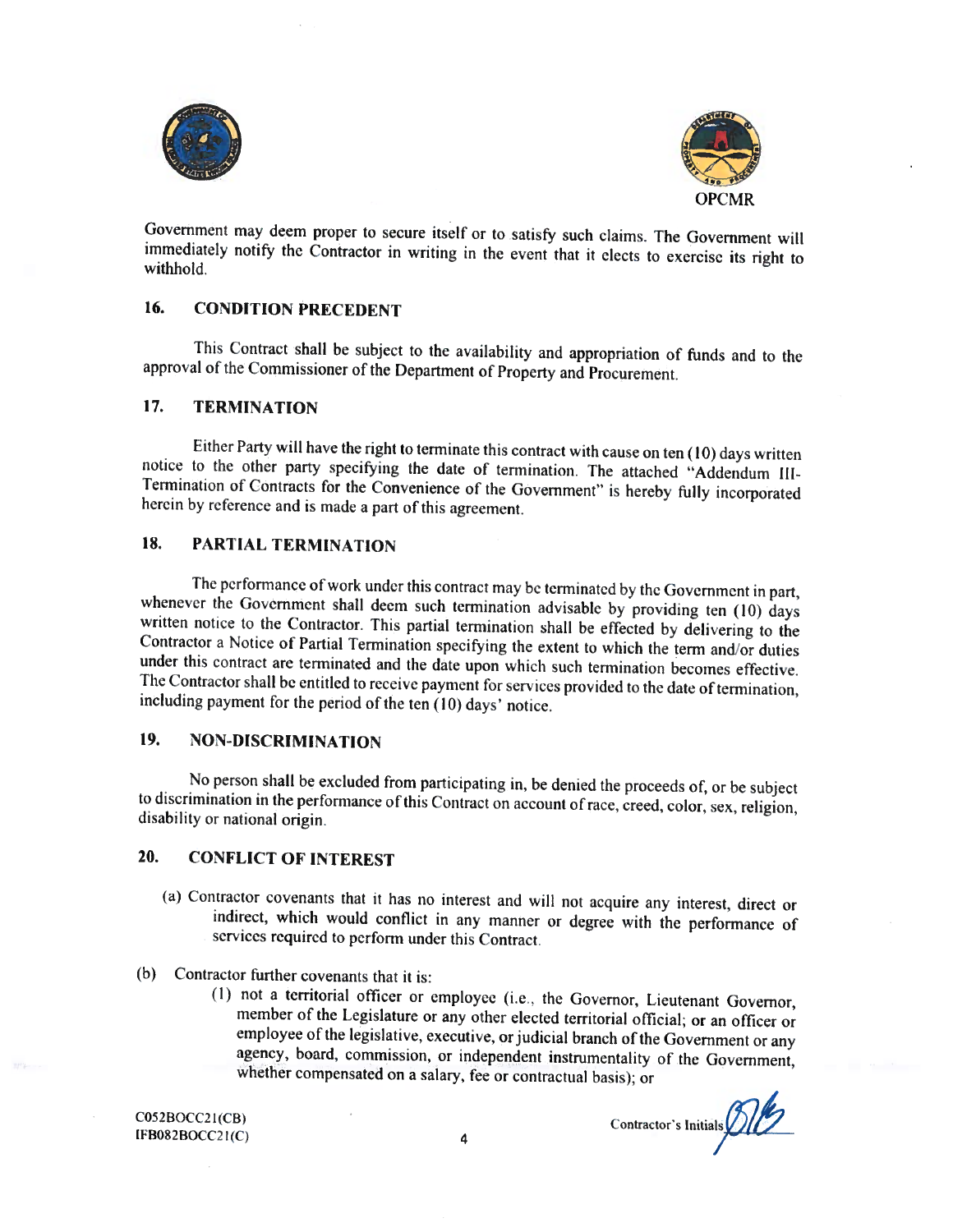



(2) <sup>a</sup> territorial officer or employee and, as such, has:

- (i) familiarized itself with the provisions of Title 3, Chapter 37, Virgin Islands Code, pertaining to conflicts of interest, including the penalties provisions set forth in section 1108 thereof;
- (ii) not made, negotiated or influenced this contract, in its official capacity; and
- (iii) no financial interest in the contract as that term is defined in section 1101, (1) of said Code chapter.

# 21. EFFECTIVE DATE

The effective date of this Contract is upon the execution by the Commissioner of the Department of Property and Procurement.

# 22. NOTICE

Any notice required to be given by the terms of this Contract shall be deemed to have been <sup>g</sup>iven when the same is sent by certified mail, postage prepaid or personally delivered, addressed to the parties as follows;

GOVERNMENT

# Anthony D. Thomas

Commissioner I)epartment of Property and Procurement 8201 Sub Base, Suite 4 St. Thomas USVI 00802

## Wynnie Testamark

**Director** Bureau of Corrections Plot #1 Negro Bay - William D. Roebuck Industrial Park Frederiksted, VI 00840

#### **CONTRACTOR**

## Jerome T. Boschulte President Professional Design/Builders, Inc. d/b/a Custom Builders 4028 Anna's Retreat St. Thomas, VI 00802

C052B0CC2 1(CB)  $IFB082BOCC21(C)$  Contractor's Initials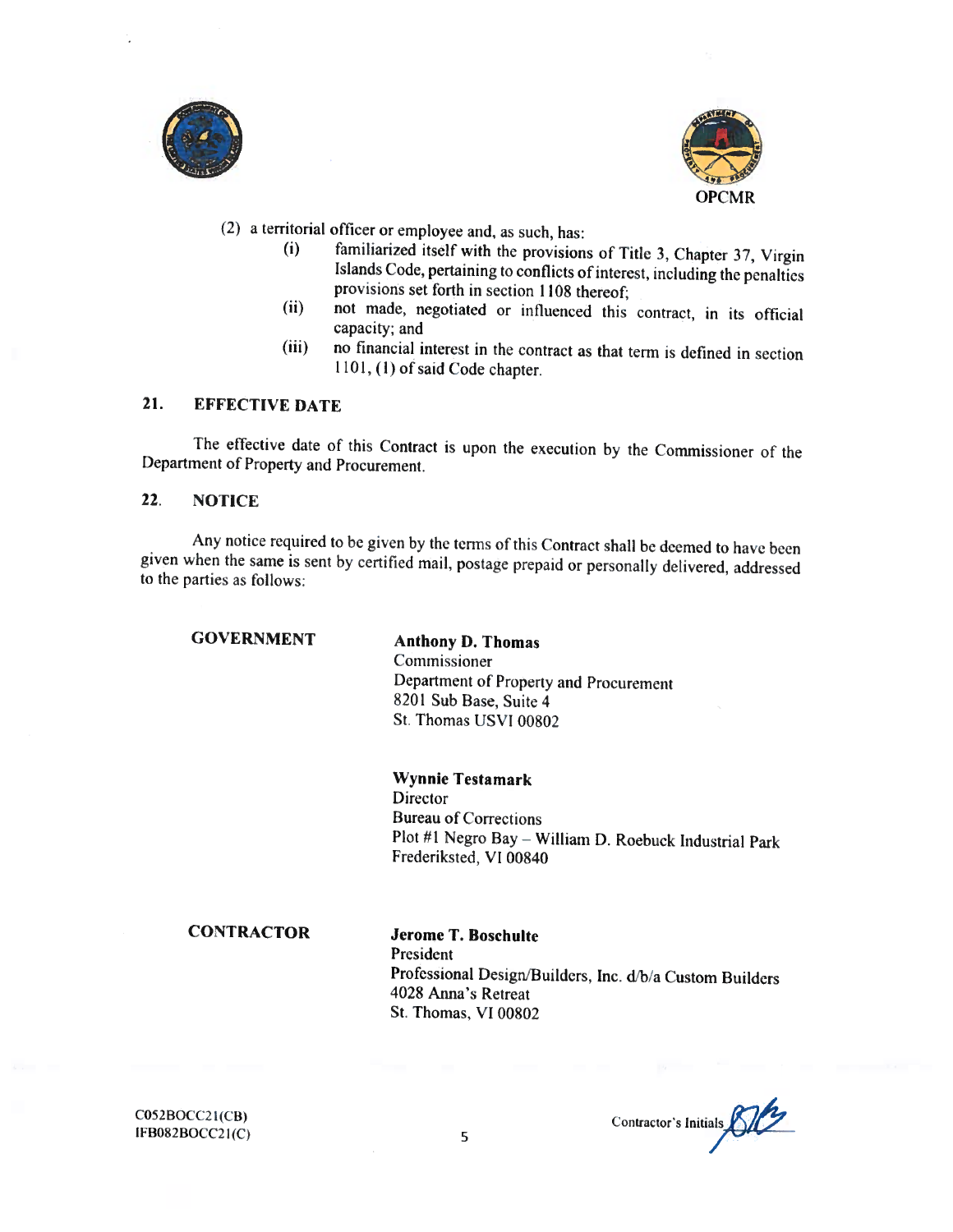



## 23. LICENSURE

The Contractor covenants that it has:

- a. obtained all of the applicable licenses or permits. temporary or otherwise, as required by Title 27 of the Virgin Islands Code; and
- b. familiarized itself with the applicable provisions of Title 27 of the Virgin Islands Code pertaining to professions and occupations.

# 24. CONTRACTOR'S REPRESENTATIONS

The Contractor agrees that it is fully informed regarding all the conditions affecting the work to be done and labor and materials to be furnished for the completion of the Contract, and that it has been engaged in and now does such work and represents that it is fully cquipped, competent, and capable of performing the work and is ready and willing to perform such work.

The Contractor agrees further to begin work not later than the date indicated on the formal Notice to Proceed and complete the work within the number of days specified in the proposal or as extended in accordance with the General Provisions of the Contract.

The Work shall be done under the direct supervision of the Government, and in accordance with the laws of the Government and it Rules and Regulations thereunder issued and any and all applicable federal rules and regulations, The parties hereto agree that this contract shall, in all instances, be governed by the Laws of the Government of the Virgin Islands.

# 25. WARRANTY OF NON-SOLICITATION

The Contractor expressly warrants that it nor its officers, agents or employees has employed no person to solicit or obtain this contract on its behalf, or to cause or procure the same to he obtained upon compensation in any way, contingent, in whole or in part. upon such procurement. and that it nor its officers, agents or employees has not paid, or promised or agreed to pay to any person, in consideration of such procurement. or in compensation for services in connection therewith, any brokerage, commission, or percentage upon the amount receivable by him hereunder; and that it nor its officers, agents or employees has not, in estimating the contract price demanded by it included any sum by reason of such brokerage, commission or percentage; and that all monies payable to it hereunder are free from obligation to any other person for services rendered, or supposed to have been rendered, in the procurement of this contract.

Breach of the warranty shall <sup>g</sup>ive the Government the right to terminate this Contract, or in its discretion, to deduct from the contract price or consideration the amount of such commission, percentage, brokerage or contingent fees.

#### 26. FALSE CLAiMS

Contractor warrants that ii shall not, with respect to this Contract, make or present any

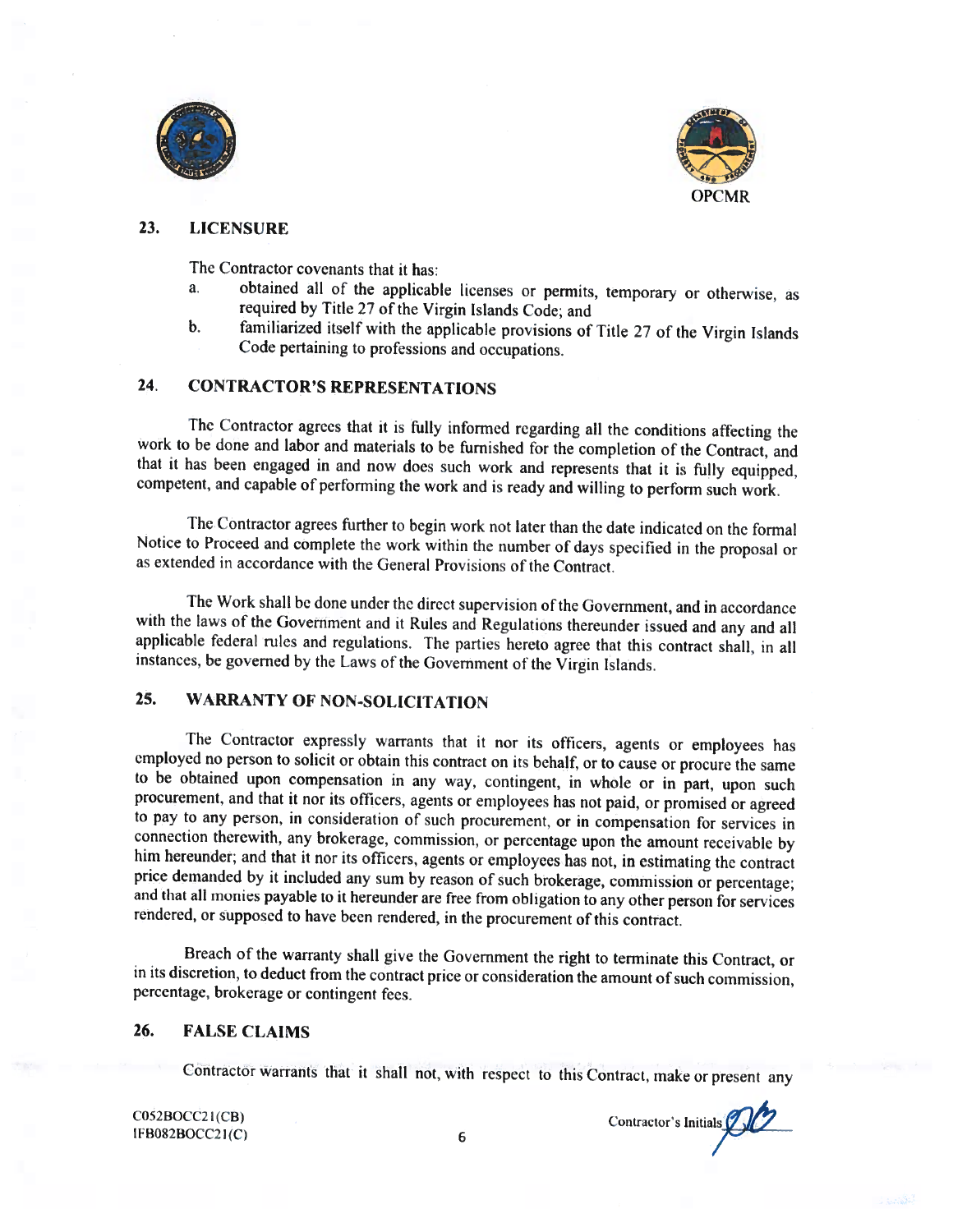



claim upon or against the Government of the Virgin Islands, or any officer, department, board, commission, or other agency thereof, knowing such claim to be false, fictitious or fraudulent. Contractor acknowledges that making such <sup>a</sup> false. fictitious, or fraudulent claim is an offense under Virgin Islands law.

# 27. DEBARMENT CERTIFICATION

By execution of this contract, the Contractor certifies that it is eligible to receive contract awards using federally appropriated funds and that it has not been suspended or debarred from entering into contracts with any federal agency. The Contractor shall include this provision in each of its subcontracts hereunder and shall furnish its subcontractors with the current "LIST OF PARTIES EXCLUDED FROM FEDERAL PROCUREMENT OR NON PROCUREMENT." In the event the Contractor or any subcontractor misrepresents its eligibility to receive contract awards using federal funds, the Contractor or subcontractor agrees that it shall not be entitled to payment for any work performed under this contract or any subcontract and that the Contractor or subcontractor shall promptly reimburse the Government of the Virgin Islands for any progress payments heretofore made.

#### 28. OTHER PROVISIONS

Addendum <sup>I</sup> (Scope of Work). Addendum II (General Provisions and Warranties), Addendum Ill (Termination of Contracts), and Addendum IV (Compensation) attached hereto are hereby incorporated by reference and made <sup>a</sup> part of this contract.

#### 29. INSURANCE

Contractor shall maintain the following insurance coverages during the term of this Contract:

- (a) COMMERCIAL GENERAL LIABILITY: (ommercial general liability insurance, in <sup>a</sup> form acceptable to the Government, on <sup>a</sup> "per occurrence" basis with <sup>a</sup> minimum limit of not less than one million dollars (\$1,000,000.00) for any one person per occurrence for death or personal injury and one million dollars (\$1,000,000.00) for any one occurrence for property damage. Insurance policy(ies) shall name the Government of the Virgin Islands as the certificate holder and additional insured via an endorsement.
- (b) WORKERS' COMPENSATION: Contractor shall supply current coverage under the Government Insurance Fund or other form of coverage.

# 30. PAYMENT AND PERFORMANCE BONDS

The Contractor shall comply with the following minimum bonding requirements:

(a) <sup>A</sup> performance bond to secure Contractor's obligations and performance under the contract for 100% of the Contract price; and

 $\frac{1052B0CC21(CB)}{10002B0CC21(C)}$